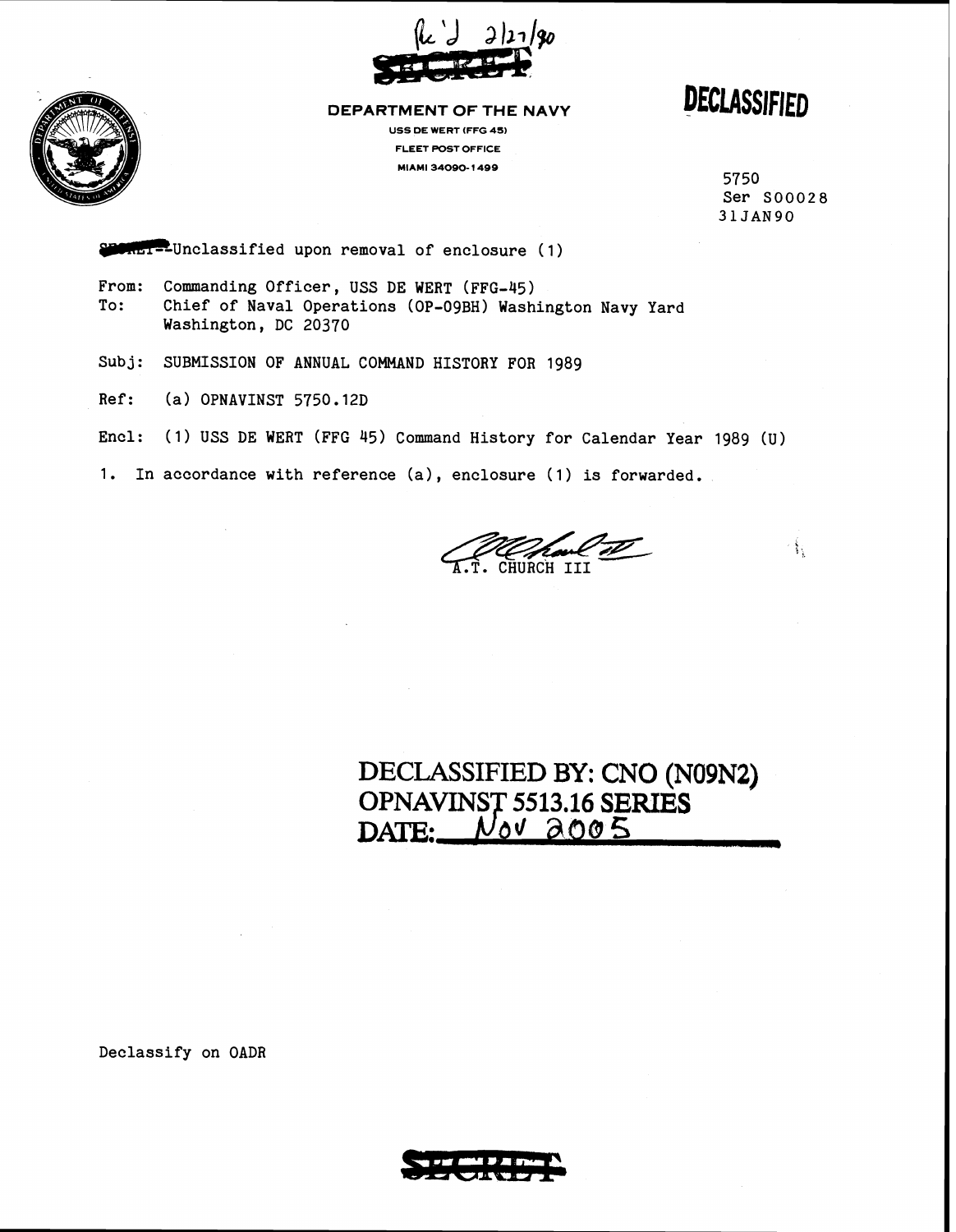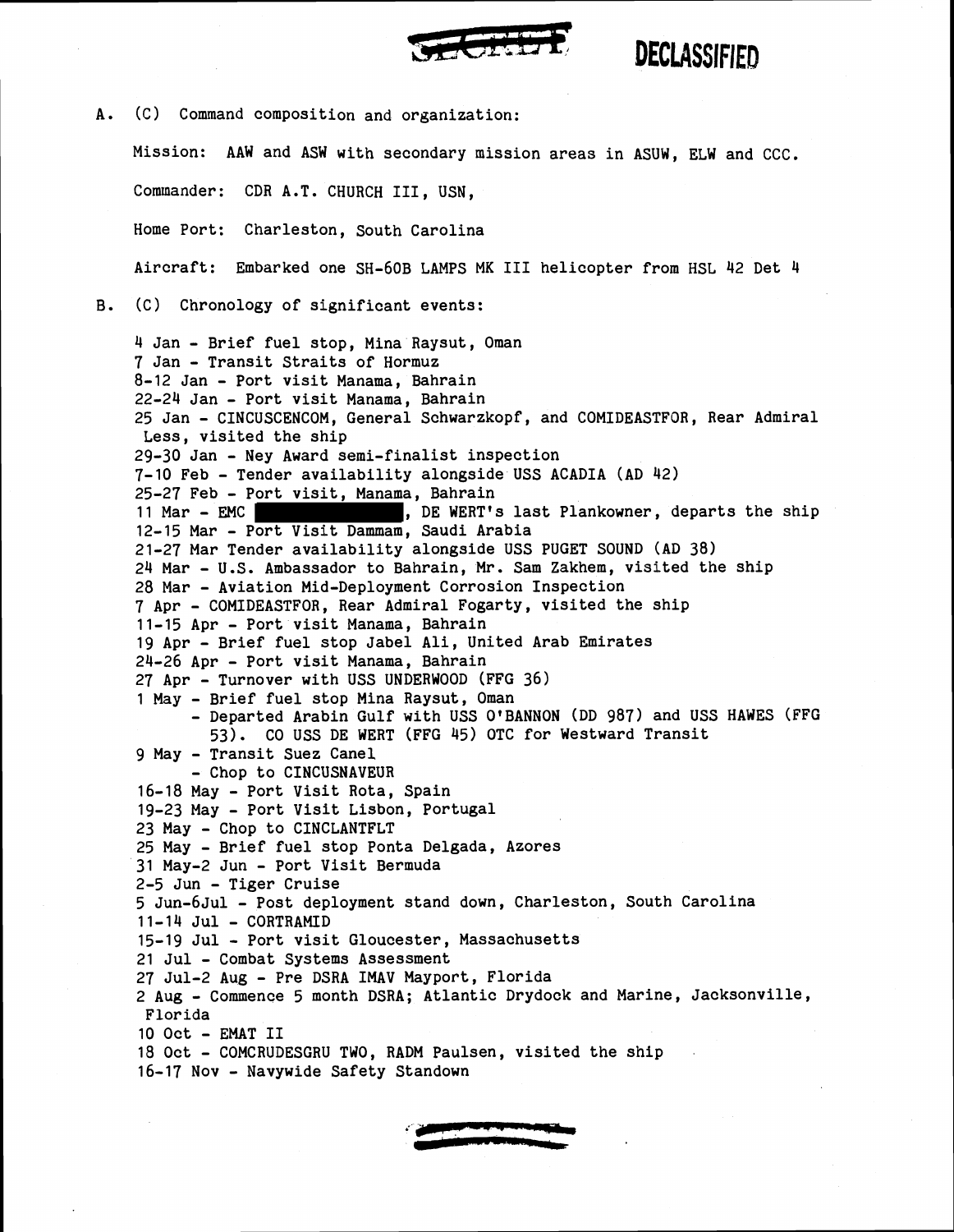

Declassified

4-8 Dec - EMAT I11 19-20 Dec - Light-Off Examination 28-31 Dec - Sea Trials

C. (C) The year 1989 began in the Red Sea and at General Quarters for DE WERT. The ship was heading for Mina Raysut, Oman for a brief fuel stop under the tactical command of COMDESRON FOURTEEN, Captain Collins, embarked in USS O'BANNON (DD 987). USS O'BANNON (DD 987), USS DE WERT (FFG 45), AND USS HAWES (FFG 53) were transiting in formation to the Arab Gulf to begin a Middle East Force deployment. Detaching from the formation on the 2nd, DE WERT proceeded independently and arrived at Mina Raysut on 4 January. Getting underway a few hours later, the ship transited the Straits of Hormuz on 7 January and arrived at Mina Sulman, Bahrain on the 8th. DE WERT moored outboard of USS DOYLE (FFG 39) and began the transfer of Middle East Force turnover material, and the briefs on area operations. Representatives of the Administrative Support Unit, (ASU) Bahrain visited the same day and briefed their counterparts. On 9 January a staff contingent from the Commander, Joint Task Force Middle East (CJTFME) briefed the ship and that same afternoon the ship got underway to shift berths. On 11 January DE WERT anchored at Sitrah Anchorage and got underway on the 12th for the Northern Persian Gulf (NPG) Operations Area.

(S) On 13 January the ship relieved the USS REID (FFG 30) on station as Golf Sierra One (GS1). DE WERT's primary missions on this station were to provide support for the Mobile Support Barge, HERCULES (MSB), and to help escort United States flagged merchants as part of the ongoing operation EARNEST WILL. On 14 January, Army helicopters 07 and 08 flew aboard for briefings on air operations in the area. On 16 January an awards ceremony was held and 17 DE WERT sailors were authorized to wear insignia of the next higher paygrade. On 20 January the ship went alongside HERCULES to take on fuel and fresh water and provide MSB personnel with ship's store, barber, postal, and disbursing services. The ship turned over with REID on the 21st and moored at berth 9 Mina Sulman, Bahrain on the 22nd for a two day port visit. DE WERT got underway on the 24th for NPG and relieved REID that same evening. On 25 January the Commander-in-Chief, United States Central Command, General Schwarzkopf, visited the ship along with the Commander Middle East Force, Rear Admiral Less. On 29 and 30 January DE WERT received Semi-finalist evaluation as part of the Captain Edward F. Ney Memorial Award program.

(S) On 5 February DE WERT moored at Mina Sulman, Bahrain outboard of USS LA SALLE (AGF 3). Deputy Commander Joint Task Force Middle East, BGen Nuber, toured the ship that afternoon. On 7 February DE WERT briefly got underway for Sitrah Anchorage and tied up alongside USS ACADIA (AD 42) for a scheduled 7-day Tender Availability. On 9 February an awards ceremony was held on the flight deck. The monthly logistics swing by the USS WHITE PLAINS (AFS 4) began late on the 9th and lasted well into the morning of the 10th. It occurred at anchorage via barge. An unexpected schedule change cut short the Tender Availability and DE WERT got underway on the afternoon of 10 February for NPG. Forced to return to Sitrah Anchorage on 11 February due to a casualty to the MK 13 missile launcher, the ship quickly fixed the problem, got underway late on the evening of the 12th, and relieved HAWES on 13 February. DE WERT moored alongside HERCULES on 18 February for water and fuel

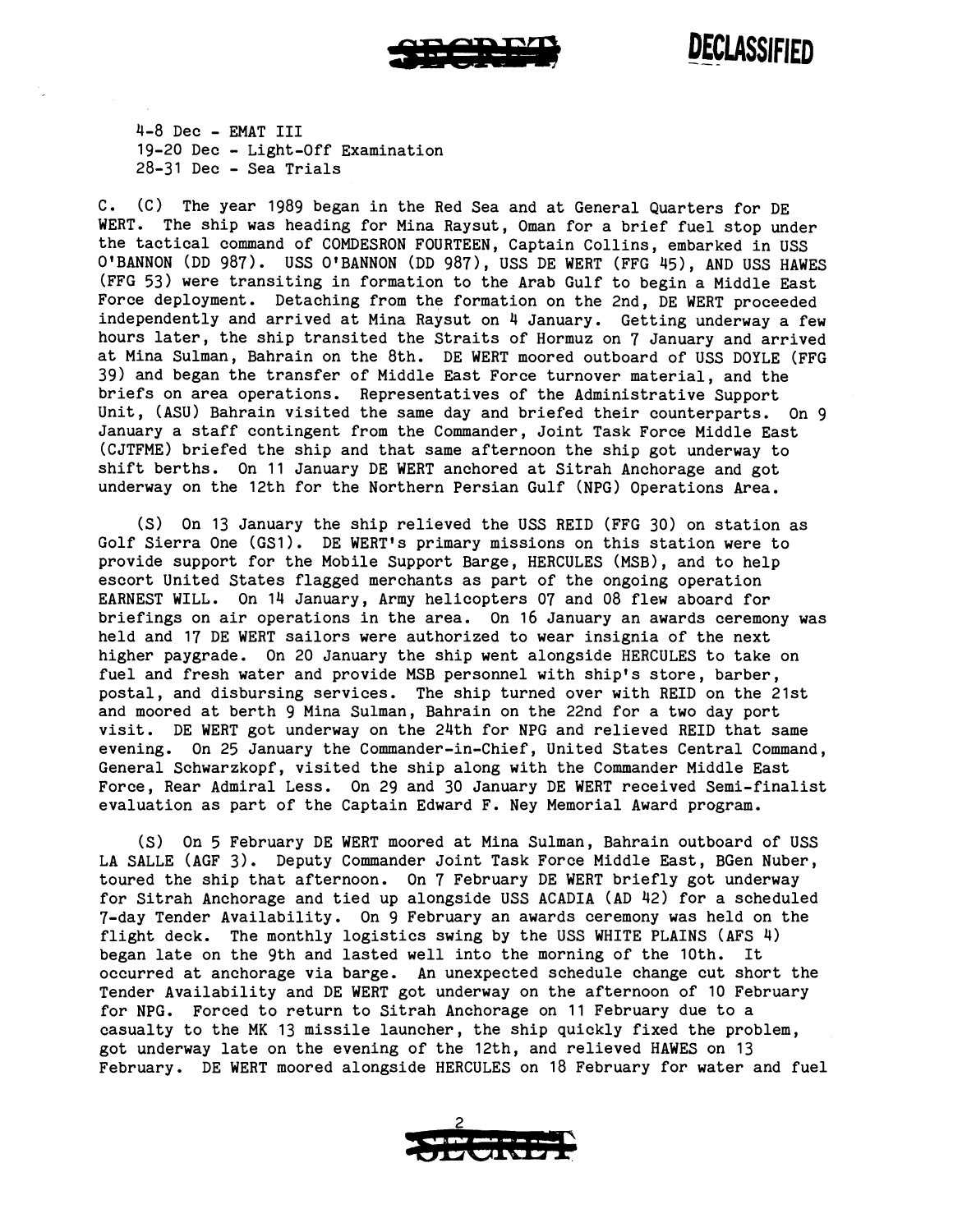

and provided services to MSB personnel. On 20 February a small VERTREP occurred with USS PEORIA (LST 1183) which brought the ship milk and fresh vegetables. DE WERT's LAMPS helicopter was used for the transfer. On 22 February 21 DE WERT crew members travelled by tug to HERCULES and viewed the US0 show "Kissee Darnel1 Reviewm. The ship turned over with HAWES on 24 February and during the return to Sitrah Anchorage conducted a freedom of navigation exercise. On 25 February DE WERT anchored at Sitrah for a short port visit and got underway once again on 27 February to relieve HAWES in NPG .

(S) On 2 March DE WERT anchored in the vicinity of HERCULES for some engineering maintenance and got underway later that same afternoon. On 4 March the ship moored alongside HERCULES to receive fuel and fresh water and provide personnel services. Holiday routine was observed on 5 March in observance of the deployment half-way day and a flight deck picnic and skeet shoot were held. On 8 March the ship VERTREP'd with WHITE PLAINS during its monthly logistic swing through the Arabian Gulf and on 10 March DE WERT endured a shamal, or dust storm, with visibility near zero for nearly 24 hours. On the 11th the ship once again moored alongside HERCULES and transferred EMC , DE WERT's last official plankowner, for helicopter transportation to Bahrain. EMC had been aboard DE WERT for more than 6 years. Later that day the ship turned over GS-1 duties to HAWES and arrived in Dammam, Saudi Arabia on the 12th for a **3** day port visit filled with official calls, formal receptions, and various social events. On 15 March DE WERT got underway from Dammam and proceeded to Kuwait for fuel as part of the host nation program, but this event had to be cancelled due to problems obtaining diplomatic clearance. For the next five days DE WERT SERVED AS GS-1 in NPG. On 20 March DE WERT anchored near HERCULES to facilitate painting the sides, held a Captain's Call and awards ceremony, and turned over with HAWES before proceeding to Sitrah Anchorage where the ship moored alongside USS PUGET SOUND (AD 38) for a scheduled 7 day Tender Availability on the 21st. On 24 March DE WERT hosted Mr. Sam Zakhem, the United States Ambassador to Bahrain for lunch and a tour of the ship. Earlier that day DE WERT and PUGET SOUND were forced to shift anchorages due to the limited maneuverability of an arriving deep draft merchant vessel. The Tender Availability concluded on the 27th and DE WERT briefly got underway for anchorage at Sitrah. On 28 March a COMFAIRMED inspection team arrived for a mid-deployment audit of aircraft material condition, special maintenance programs, and ship aviation facilities. Later that afternoon DE WERT again got underway for NPG and assumed duties as GS-1.

(S) On April 3rd DE WERT anchored near HERCULES to work on cleaning the sides. On 5 April the ship moored alongside HERCULES for fuel and fresh water and to provide personnel services to MSB personnel. On 7 April the new Commander Middle East Force, Rear Admiral Fogarty, flew aboard for a briefing, lunch, and a tour of the ship. The tug STRIKER met the ship later that afternoon with milk, FFV, and newly reporting personnel. On the loth, DE WERT again anchored in the vicinity of HERCULES and got underway late that evening for Bahrain. DE WERT arrived at Sitrah anchorage on the morning of the 11th and moored outboard of USS GRIDLEY (CG 21) in a three ship nest with PUGET SOUND, for work and technical assistance on the MK 13 missile launcher and the

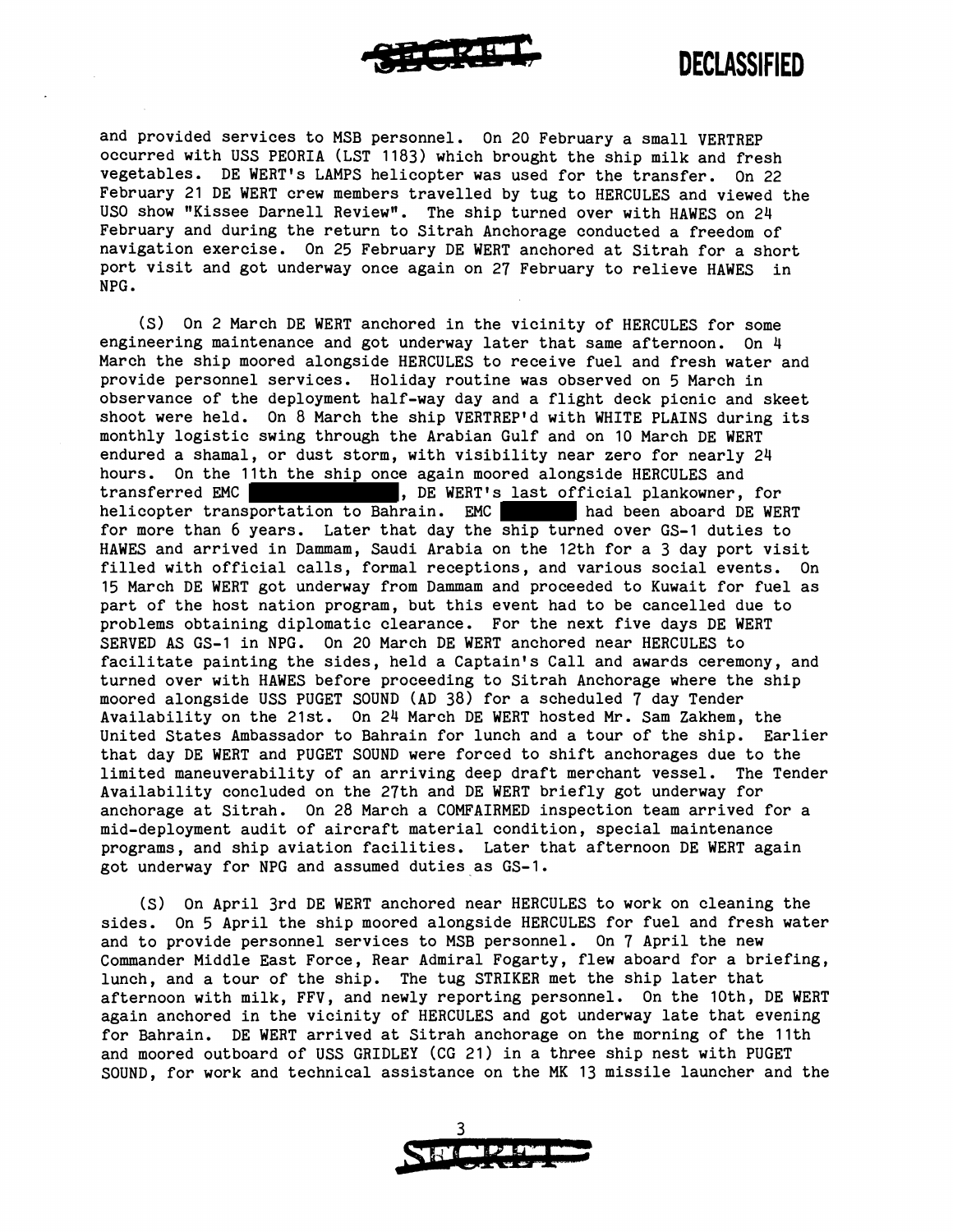

## **DECLASSIFIED**

gas turbine engines. On 12 April the ship briefly got underway to go pierside at Mina Sulman. Word was received later that day that HSL 42 had been awarded their second consecutive CMO Annual Safety Award. DE WERT got underway on the 15th for operations in the Central and Southern Persian Gulf. On 16 April DE WERT observed the Soviet anchorage. On the 17th the ship, along with O'BANNON and USS JOHN YOUNG (DD 973), conducted an EARNEST WILL mission through the Straits of Hormuz. Returning through the Straits on the 18th, DE WERT escorted USNS SPICA for its April logistics swing through the Gulf. A VERTREP was conducted that afternoon. On 19 April the ship moored at Jabel Ali, United Arab Emirates for a few hours to take on fuel and observed the Soviet anchorage later that afternoon. On 21 April the ship, along with JOHN YOUNG escorted SPICA and PUGET SOUND back through the Straits of Hormuz and conducted a quick highline transfer with SPICA for a needed part. On the 22nd DE WERT conducted another EARNEST WILL mission escorting 2 merchants as they entered the Gulf. That same day the ship received a malfunctioning Army helicopter from O'BANNON and set a course for HERCULES in NPG for a transfer. On 23 April an Awards Ceremony was held on the flight deck and the helicopter was exchanged for one in good working order from HERCULES. On 24 April DE WERT anchored at Sitrah for its last port visit in Bahrain this deployment. That same afternoon a shamal passed through, nearly breaking loose a barge tied to the ship. Slight damage occurred to the hull, but it was soon fixed and the rapid actions of the crew prevented any serious damage. DE WERT got underway on the 26th, anchored on the morning of the 27th and received USS UNDERWOOD (FFG 36) alongside to port for turnover. DE WERT transited the Straits of Hormuz with HAWES and USS PAUL FOSTER (DD 964) on 28 April. Training exercises with the USS RANGER (CV 61) Battlegroup in the Gulf of Oman occurred on 29 April.

(S) On May 1st DE WERT and HAWES Moored at Mina Raysut, Oman for a brief fuel stop and got underway later that same day beginning the long transit back to Charleston in company with HAWES and O'BANNON. CDR A.T. CHURCH III served as Task Group Commander for the three ships of the MEF 1-89 Westward Transit Group. On May 8th the group anchored at Port Suez, Egypt and got underway on the 9th to transit the Suez Canal. Late on the 9th and on the 10th training exercises took place with the USS THEODORE ROOSEVELT (CVN 71) Battlegroup in the Eastern Mediterranean. Also on the 10th the ship conducted an underway replenishment with the USNS JOSHUA HUMPHRIES and received fresh fruits and vegetables as well. On May 12th the group rendezvoused with the USNS RIGEL during its monthly logistics cycle. The 13th began with a VERTREP via CH 53 helicopter from Naples which brought critically needed spare parts. DE WERT rendezvoused later that day with USNS JOHN LENTHAL and received over three weeks of back mail. On the 14th the ship VERTREP'd with HAWES and O'BANNON, giving them mail received the previous day. On May 16th the three ships moored at the Naval Station Rota, Spain for a two day port visit. Getting underway on the 18th, all three ships moored at Lisbon, Portugal on the 19th for a four day port visit. Leaving Portugal on the 23rd, the ships briefly moored at Ponta Delgada, Azores on the 25th for fuel before continuing the Atlantic transit. All three ships conducted mutual training for the next five days before mooring at Naval Air Station Annex Bermuda on the 31st for a two day port visit.

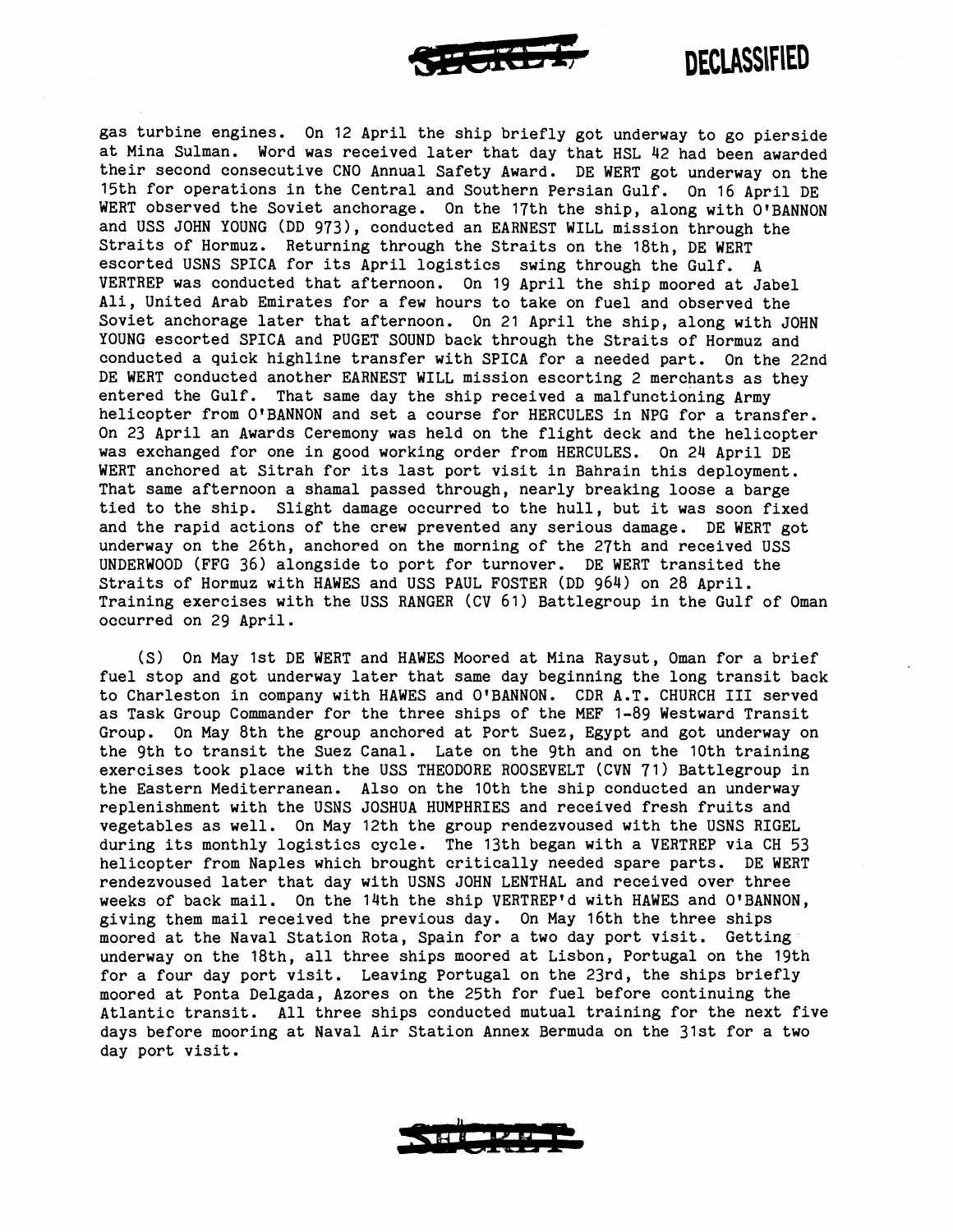

## *SK=a* **DECLASSIFIED**

(U) Getting underway from Bermuda on June 2nd, DE WERT picked up its Tiger Cruise participants that same afternoon and headed for Charleston. Various demonstrations and drills were conducted for the Tigers before the ships pulled into Charleston on June 5th and began a month long stand-down period. On the 19th a week long Diesel Inspection began and on the 26th, the ship received five midshipmen for approximately three weeks of shipboard training.

(u) On July 4th a Boy Scout Troop from Centerville, Virginia toured the ship and on July 5th DE WERT shifted berths to pier Z. The stand-down period ended on July 6th. The Command held its semi-annual physical fitness test on July 6th and 7th and hosted approximately sixty reservists from the USS FAHRION (FFG 22) over the weekend of the 8th and 9th. A Fast Cruise was held on the 7th and the ship got underway on July 10th for the Virginia Capes Operations Area. On July 11th DE WERT rendezvoused with the USS NICHOLSON (DD 982), USS TAYLOR (FFG 50), and USS SCOTT (DDG 995) and for the next three days hosted different groups of Second Class Midshipmen for training. On the evening of the 13th the ship UNREPtd with USNS HENRY J. KAISER. On July 14 DE WERT set a course for Gloucester, Massachusetts and anchored there the next morning for a four day port visit. The visit included continuous tours of the ship including a group from DE WERT Avenue in Taunton, Massachusetts, the hometown of the ship's namesake. The ship got underway on the 19th and arrived in Charleston on the morning of the 21st to embark evaluators for the Combat Systems Assessment. After a successful evaluation, the ship moored in Charleston that same evening. DE WERT again got underway on July 23rd for the Charleston Weapons Station for off-load in preparation for the upcoming overhaul period. On the 25th the ship returned to the Naval Station and then got underway on the afternoon of the 26th for the Mayport, Florida Naval Station, arriving the morning of the 27th. A pre-overhaul maintenance availability began that same day and the crew began the off-load of all material including all on board repair parts for an Integrated Logistics Overhaul.

(C) On 2 August DE WERT got underway for Atlantic Drydock and arrived later that same afternoon for a five month overhaul. Major alterations to the ship during this yard period included the addition of the SQQ 89 sonar suite which significantly increased the ship's ASW capabilities, and made it a more stable sea going platform. On August 2nd the ship's galley was shut down and the crew placed on commuted rations to purchase their own meals while work was being accomplished in the galley. On August 4th the crew moved off of the ship and on to a berthing barge. DE WERT came out of the water and entered the drydock on August 8th. A combined personnel inspection and awards ceremony took place on August 25th.

(U) On September 6th the overhaul 25% conference was held. The ship took advantage of the extended time in port by sending a large portion of the crew to short schools and team trainers. Additionally, DE WERT was a key participant in the local Mayport area navy sports competitions. Teams in bowling, softball, and basketball were all major forces in league play. On September 20th the berthing barge was evacuated and all personnel sent to the Mayport Naval Station BEQ in preparation for Hurricane Hugo. On September